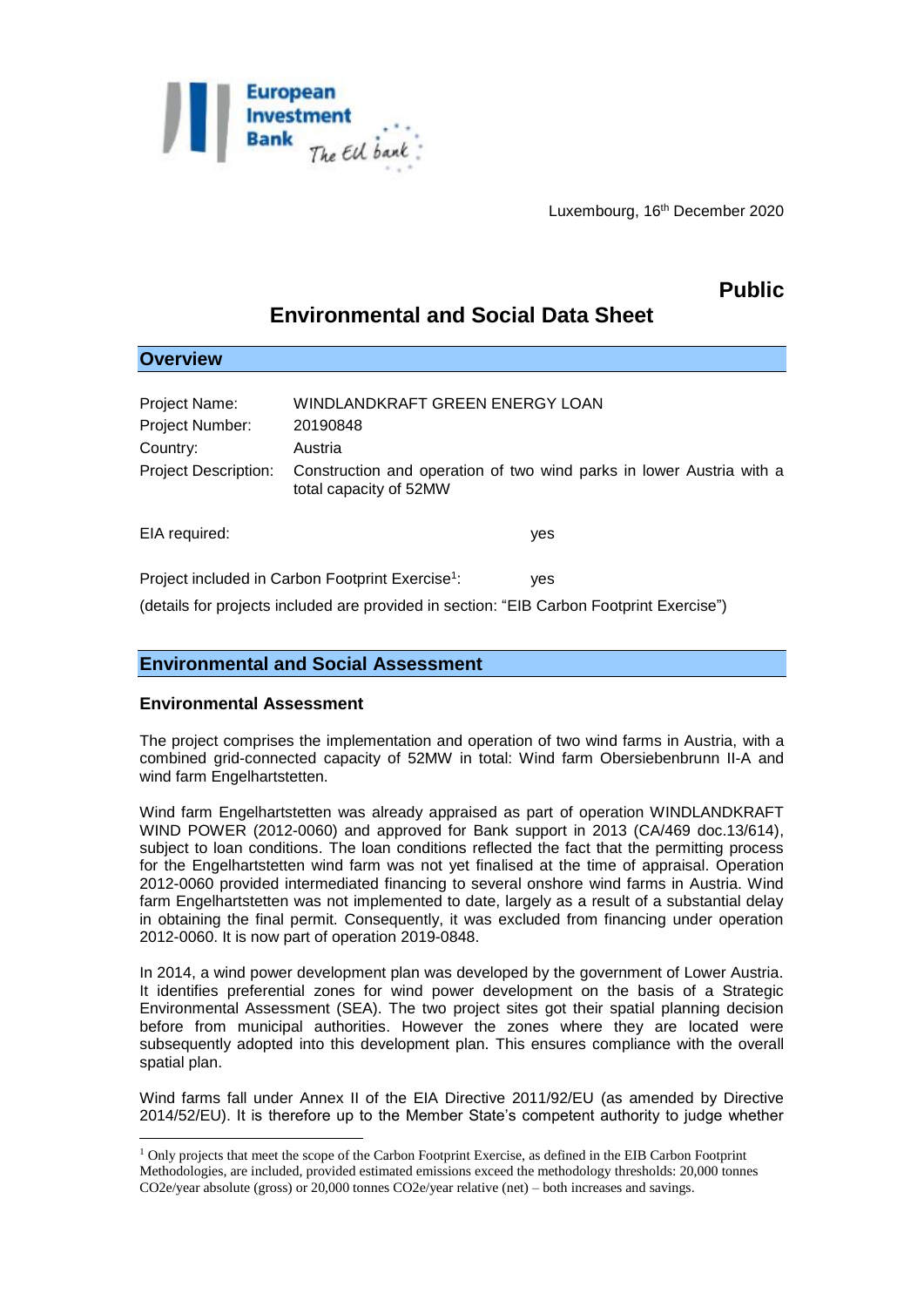

an individual wind farm requires an EIA or not, based on criteria defined in Annex III of the EIA Directive. Both wind farms were screened-in und underwent full EIA process including public consultation.

#### Wind farm Obersiebenbrunn II-A

The wind farm comprises nine wind turbines with a unit capacity of 3.3 MW per turbine, project-related road works, and 20 kV grid connection infrastructure. Out of these nine turbines, two belong to this operation here. It is common in Austria, that wind farms are codeveloped by different promoters. These promoters do the permitting together, jointly implement shared infrastructure such as roads and grid connection, but own, implement and operate their turbines separately. This is also the case in the present project.

The promoter's Environmental Impact Study (EIS) is comprehensive, addresses all relevant risks (biodiversity, noise, shadow flickering, visual impacts) through expert studies, and considers cumulated impacts with neighbouring wind farms. Given the presence of protected species and habitats in the greater project areas, the site underwent an avifauna impact assessment. The studies conclude that the project does not have significant negative environmental impacts post mitigation.

The closest Natura 2000 sites are the Special Protection Areas (SPA) "Sandboden und Praterterrasse" and the Site of Community Interest (SCI) "Pannonische Sanddünen" which are located in 1.4km and 1.6 km distance from the wind farm, respectively. Nature conservation area "Schlosspark Obersiebenbrunn" is at about the same distance from the project. An Appropriate Assessment study as part of the EIS concludes that no negative impacts from the project on these sites are expected.

The EIA process was subject to public consultation. Several objections were raised (noise, infra sound, visual impacts) and discussed with experts. In November 2015, the competent authority concluded on the EIA process and granted consent to the project. The permit confirms that the project's residual impact on the integrity of Natura 2000 sites is nonsignificant. The permit obliges the promoter to apply all mitigation measures as included in the EIS and imposes additional requirements. Amongst others, 4.5 ha of fallow need to be established in the project area in order to improve available habitats for birds of prey. Additionally, turbines need to be taken out of operation at defined periods of time and weather conditions in order to protect bats. At night and under defined wind conditions, several turbines must be operated in a low-noise mode.

The permit was legally appealed by a neighbouring municipality and by an individual from the project region. Both were part of the preceding public consultation process. Concerns related to, amongst others, the use of roads, distance to residential areas, and technical aspects of the consultation process. In May 2016, the federal administrative Court the consultation process. In May 2016, the federal administrative Court (Bundesverwaltungsgericht Republik Österreich) rejected both appeals without allowing for a revision. The individual took action against this decision in front of the federal constitutional court. In February 2017, the constitutional court rejected to deal with this request. The appeal was not escalated further.

At the time of appraisal, there is no legal appeal pending against this wind farm. However, the promoter started a process for a non-significant permit modification. The valid permit relates to a turbine model which is economically suboptimal from today's perspective. A corresponding loan condition is proposed.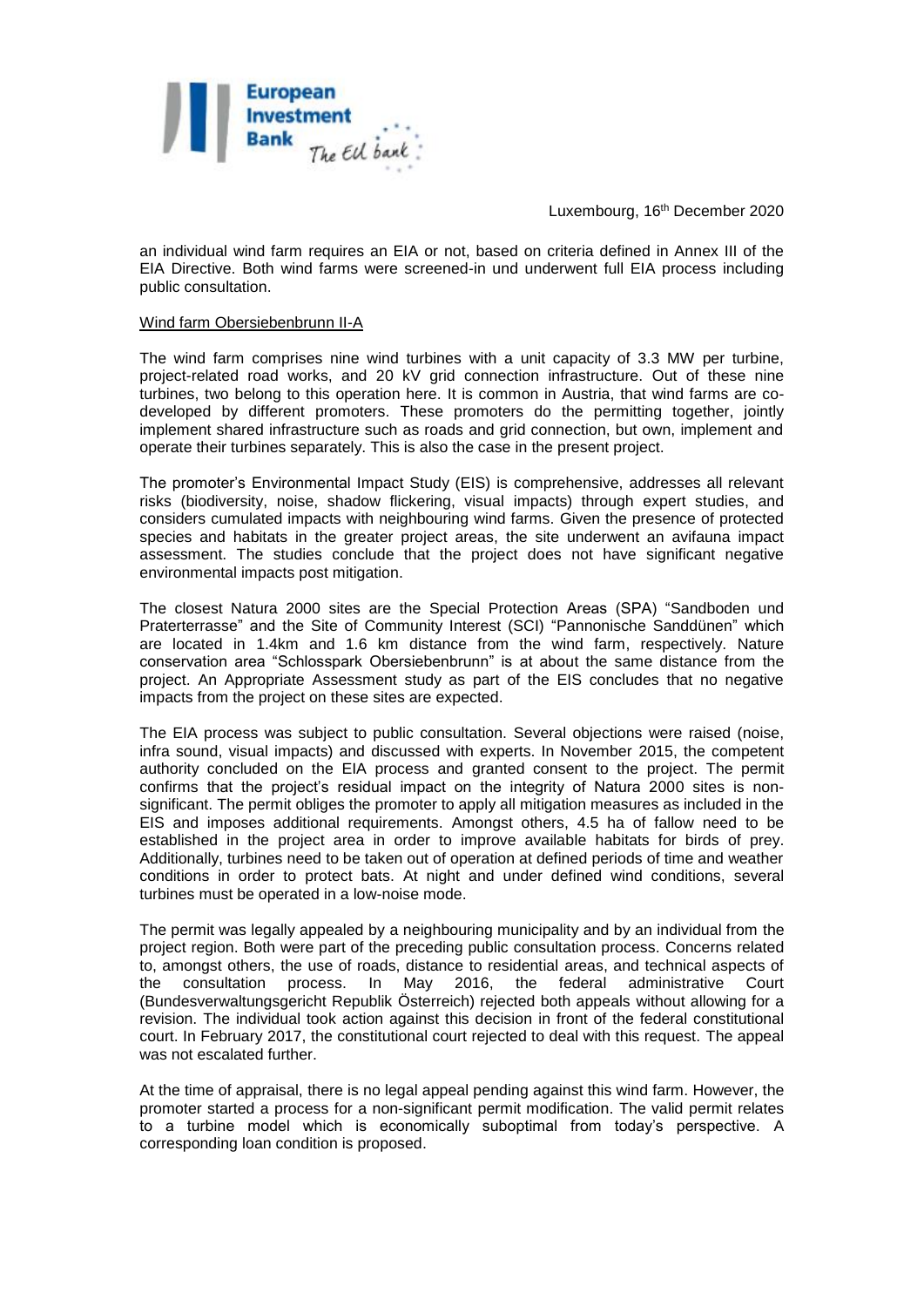

#### Wind farm Engelhartstetten

The wind farm comprises 13 wind turbines with a maximum feed-in capacity of 3.45 MW per turbine, project-related road works, and 30 kV grid connection infrastructure. As explained in the ESDS for operation 2012-0060, the project is located in a particularly sensitive bird area. That is why its development underwent a particularly comprehensive multi-stakeholder planning and impact assessment process including the involvement of an international NGO specialised on ornithology.

In November 2013, the Bank considered operation 2012-0060 as acceptable for Bank financing under environmental aspects if the following loan conditions were met:

- The promoter shall provide the Bank with a confirmation from the competent nature conservation authority, or an equivalent assessment satisfactory to the Bank, that wind farm Engelhartstetten does not have a significant negative impact on any site of nature conservation importance, prior to any disbursement related to these scheme.
- Any disbursement related to the wind farm Engelhartstetten is conditional to submission of Environmental Impact Studies including non-technical summary, and a final and legally valid consent, both satisfactory to the Bank.

Public consultation took place at the end of 2014. Several objections were raised and discussed with experts. In March 2015, the competent authority issued the project's EIA permit. The permit concludes that the project's residual impact on the integrity of Natura 2000 sites is non-significant. The permit is conditional to comprehensive mitigation measures including, in particular, on birds and bats.

Subsequently, the permit was legally appealed by two individuals from the project region and by one local NGO. The former argued they were insufficiently consulted during authorisation; the latter considered the permit factually wrong, mainly in view of the ornithological risks. In June 2016, the federal administrative court (Bundesverwaltungsgericht Republik Österreich) made a ruling on these appeals, following expert consultations, new studies, and a public hearing. The appeals by the two individuals were rejected without allowing for a revision. The appeal of the local NGO was partly rejected, and partly addressed by additional permit conditions for the protection of birds and bats. These include, amongst others:

- Habitat-improving measures in the project region are increased to ca. 55 ha :
- Submission of a detailed bird protection plan to competent authorities 2 years prior to start of construction;
- Assessment and proof of the effectiveness of habitat-improving measures for selected bird species at existing sites, until 2 years prior to start of construction;
- No turbine operation during defined meteorological conditions to protect bats;
- Ornithological monitoring throughout lifetime of the project.

The two individuals and the local NGO took legal action against this decision. In May and November 2018, respectively, the Austrian supreme administrative court (Verwaltungsgerichtshof) rejected their requests for revision.

At the time of this re-appraisal, there is no legal appeal left pending against this wind farm. However, the promoter is considering to apply for a significant modification of the project's permit. This is necessary because the permit is related to the use of a turbine model that is not available any further on the market (Senvion 3.2MM114). The permit modification process was commenced at the time of appraisal with the formal submission of a request for modification with supporting documentation (project description, impact studies). It is expected to be followed by a new round of public consultation, and ultimately a decision by